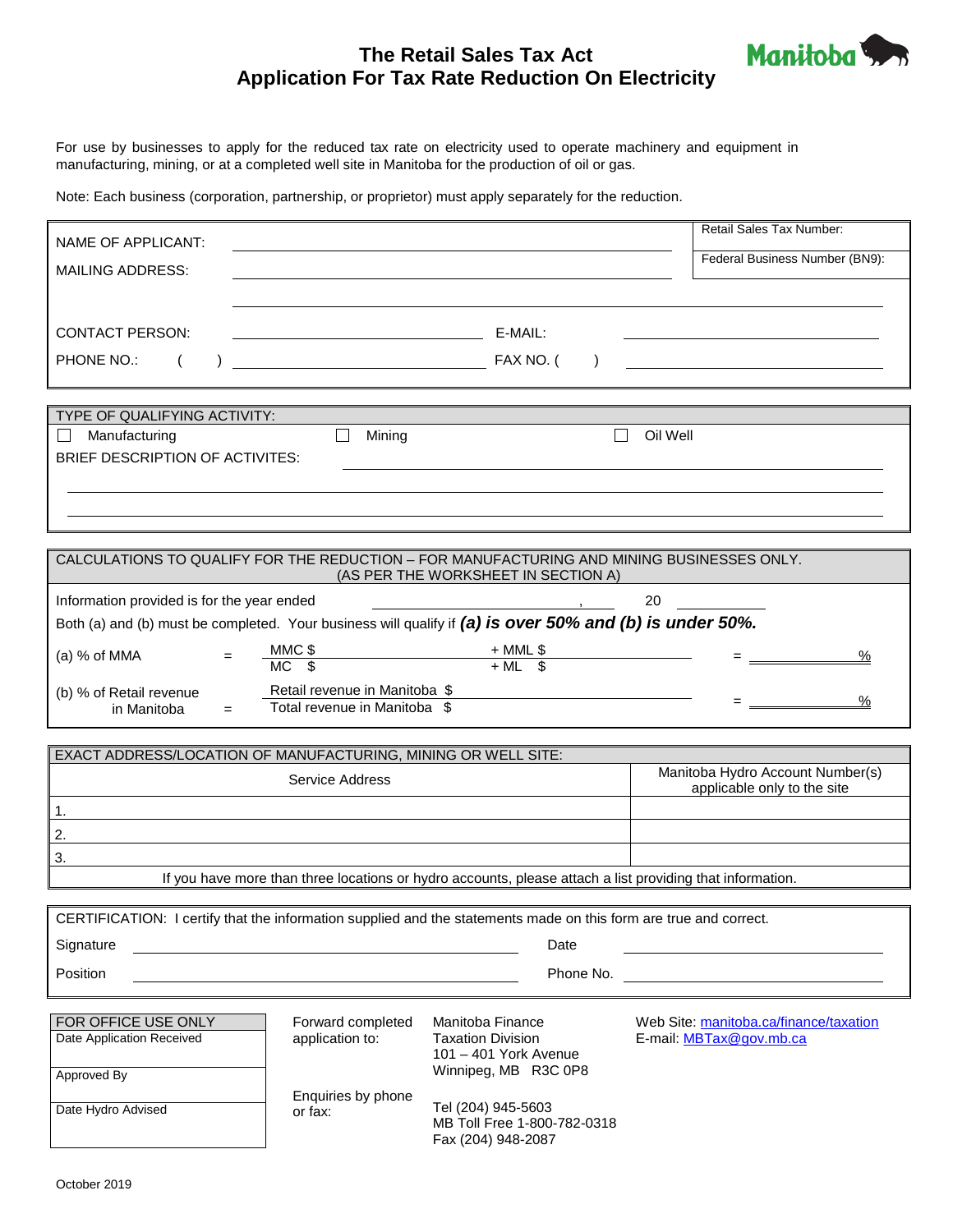### **SECTION A - TAX REDUCTION ON ELECTRICITY USED FOR MANUFACTURING AND MINING WORK SHEET**

## **Name of Applicant:\_\_\_\_\_\_\_\_\_\_\_\_\_\_\_\_\_\_\_\_\_\_\_\_\_\_\_\_\_\_\_\_\_\_\_\_\_\_\_\_\_\_\_\_\_\_ Fiscal Year End:\_\_\_\_\_\_\_\_\_\_\_\_\_\_\_\_**

# **For Calculation of MC and MMC**

|                                                                 |     |                     |     | <b>Manufacturing</b>     |
|-----------------------------------------------------------------|-----|---------------------|-----|--------------------------|
|                                                                 |     | <b>Total Cost</b>   |     | <b>Portion Cost</b>      |
| <b>Fixed Assets (at Cost)</b>                                   |     | <b>MC</b>           |     | <b>MMC</b>               |
| (Land is not to be listed)                                      |     |                     |     |                          |
| <b>Building</b>                                                 |     |                     |     |                          |
| <b>Production Equipment</b>                                     |     |                     |     |                          |
| <b>Furniture &amp; Fixtures</b>                                 |     |                     |     |                          |
| <b>Computers</b>                                                |     |                     |     |                          |
| <b>Leasehold Improvements</b>                                   |     |                     |     |                          |
| Other (Specify):                                                |     |                     |     |                          |
|                                                                 | (A) |                     | (B) |                          |
| 10% of (A) and (B)                                              |     |                     |     |                          |
| Add: Rental/Lease Expenses                                      |     |                     |     |                          |
| <b>Total for MC and MMC</b>                                     |     |                     |     |                          |
|                                                                 |     | (MC)                |     | (MMC)                    |
| For Calculation of ML and MML                                   |     |                     |     | <b>Manufacturing</b>     |
|                                                                 |     | <b>Total Labour</b> |     | <b>Portion of Labour</b> |
|                                                                 |     | <b>ML</b>           |     | <b>MML</b>               |
| <b>Wages and Salaries</b>                                       |     |                     |     |                          |
| <b>Direct / Manufacturing</b>                                   |     |                     |     |                          |
| <b>Office</b>                                                   |     |                     |     |                          |
| <b>Management</b>                                               |     |                     |     |                          |
| <b>Sales</b>                                                    |     |                     |     |                          |
| Other (Specify):                                                |     |                     |     |                          |
| <b>Total for ML and MML</b>                                     |     |                     |     |                          |
|                                                                 |     | (ML)                |     | (MML)                    |
| For calculation of % retail revenue from operations in Manitoba |     |                     |     |                          |
|                                                                 |     |                     |     |                          |
| Total revenue from operations in Manitoba                       |     |                     |     |                          |

*Less total revenue from sales to other businesses*

### **Retail revenue\* from operations in Manitoba**

\* Retail revenue means revenue from sales directly to individuals for their own consumption or use

For further information or assistance please call Roweena Ali at (204) 945-5071